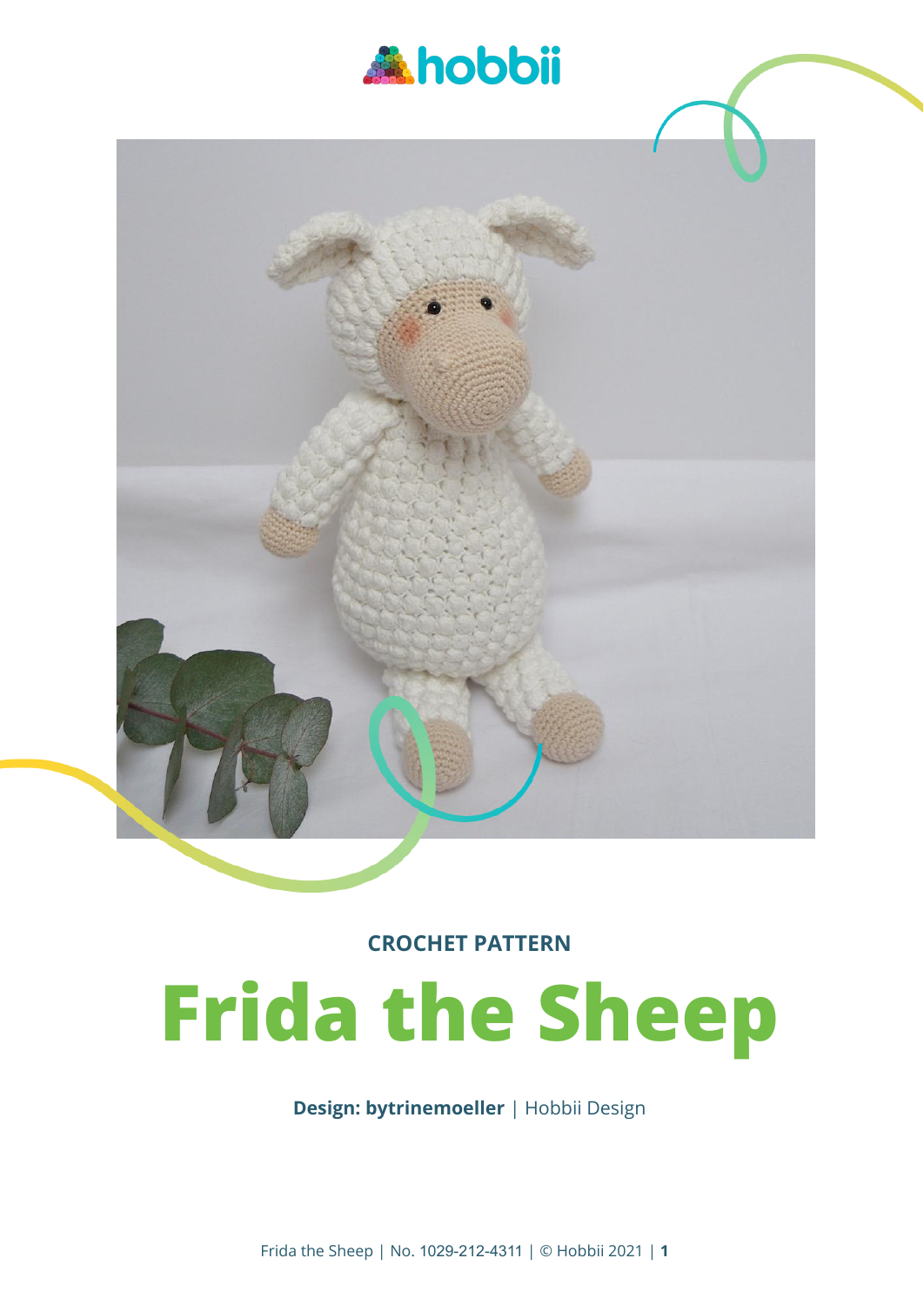

## **MATERIALS**

2 skeins of Rainbow Cotton 8/4, color 002 1 skein of Rainbow Cotton 8/4, color 003

Crochet hook size 2.5 mm

Safety eyes 6 mm Fiberfill Pins Needle for assembling

## **YARN QUALITY**

**Rainbow Cotton 8/4**, Hobbii 100% cotton / 50 g = 170 meters

#### **ABBREVIATIONS**

**ch** - chain **sl st(s)** - slip stitch(es) **sc** - single crochet **Bs** - bubble stitch (4 unfinished dc in the same stitch, yarn over and pull through all the loops on the hook) **Smallbs** - small bubble stitch (3 unfinished dc in the same stitch, yarn over and pull through all the loops on the hook) **inc** - increase: 2 sc in the same st **dec** - decrease: 2 sc together **(xx)** - the number of stitches after ended round **\* \*** - repeat instructions within the asterisks the number of times stated after the last asterisk

**[ ]** - repeat instructions within the brackets the number of times stated after the last bracket

**Size** Onesize

**MEASUREMENTS** Height: approx. 22 cm

**PATTERN INFORMATION**

All pieces are worked in the round.

#### **TECHNIQUE VIDEOS**

Single crochet: **Link for [video](https://www.youtube.com/watch?v=AERuDONab00&list=PL_gKGVkKbA2IGkQOoQLexRtjNVCEHeY-Y&index=8)** Increase: **Link for [video](https://www.youtube.com/watch?v=8qj7ovPSxdY&list=PL_gKGVkKbA2IGkQOoQLexRtjNVCEHeY-Y&index=11)** Decrease: **Link for [video](https://www.youtube.com/watch?v=p1MHHdZfSvY&list=PL_gKGVkKbA2IGkQOoQLexRtjNVCEHeY-Y&index=12)** Magic ring: **Link for [video](https://www.youtube.com/watch?v=BV_S5wfwqOk&list=PL_gKGVkKbA2IGkQOoQLexRtjNVCEHeY-Y&index=17)** Bubble stitch: **Link for [video](https://www.youtube.com/watch?v=6gddbhj8htk&list=PL_gKGVkKbA2IGkQOoQLexRtjNVCEHeY-Y&index=15)**

#### **HASHTAGS FOR SOCIAL MEDIA**

#hobbiidesign #hobbiifrida

# **QUESTIONS**

If you have any questions regarding this pattern, please feel free to email us at **support@hobbii.com**

Please make sure to include the pattern's name and number.

Happy Crafting!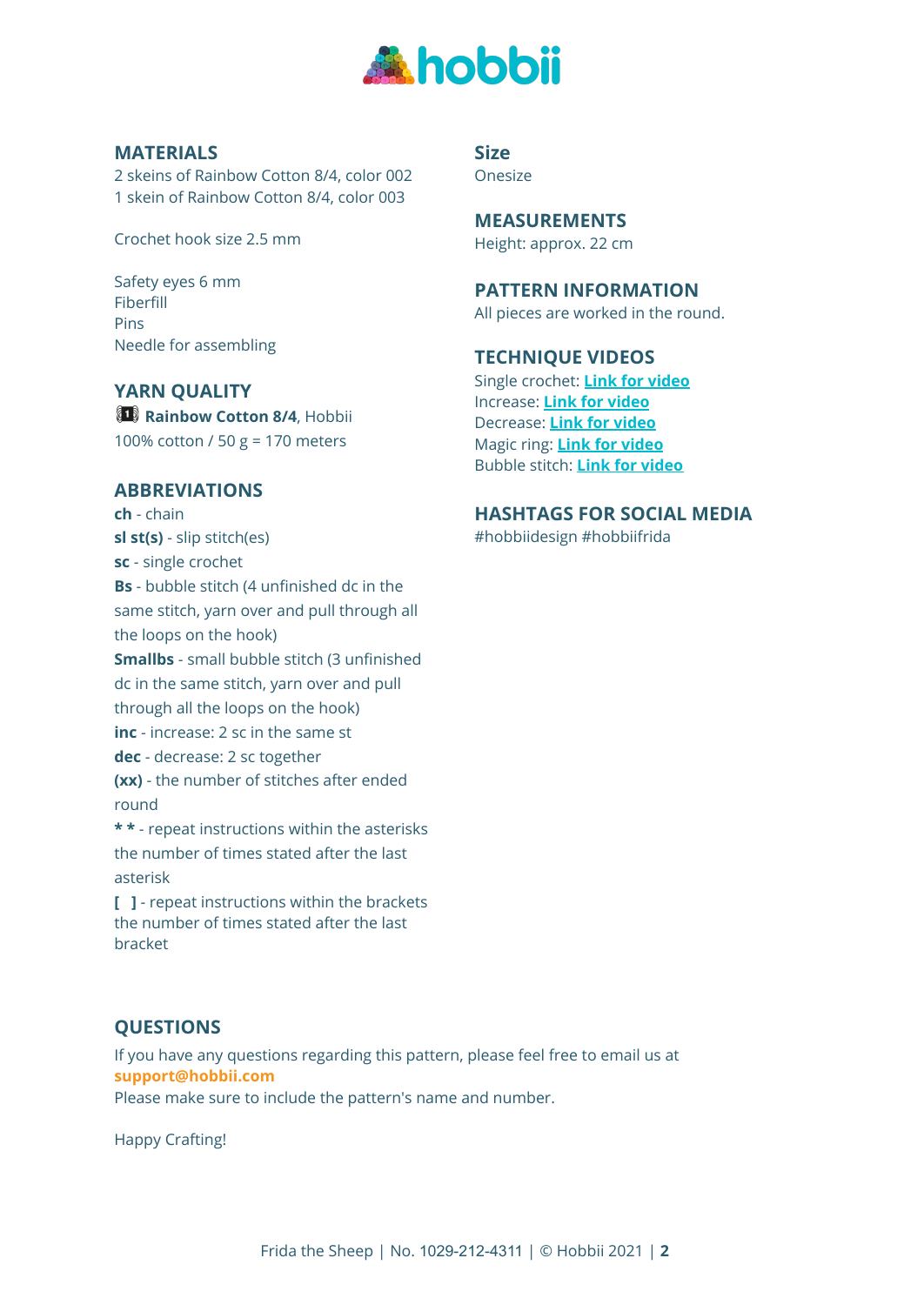

# **Pattern instructions**







# **EXPLANATIONS**

**Color changes:** insert the hook through the next stitch and pull the previous color along back through the stitch. You have now two loops on the hook, just like when you make a regular sc. Finish the sc by pulling the new color through the two loops on the hook. Tighten the loose ends and weave them in thoroughly.

# **HEAD**

Color: 003

Rnd 1: Start with a magic ring. 6 sc in the magic ring (6) Rnd 2: inc x6 (12) Rnd 3: \*1 sc, inc\* x6 (18) Rnd 4: \*2 sc, inc\* x6 (24) Rnd 5: \*3 sc, inc\* x6 (30) Rnd 6: \*4 sc, inc\* x6 (36) Rnd 7: \*5 sc, inc\* x6 (42) Rnd 8: 1 sc in each st (42) Rnd 9: 10 sc, 1 bs, 9 sc, 1 bs, 21 sc (42) Rnds 10-14: 1 sc in each st (42) Rnd 15: \*5 sc, dec\* x6 (36) Rnd 16: 1 sc in each st (36) Rnd 17: \*5 sc, inc\* x6 (42) Rnds 18-19: 1 sc in each st (42) Rnd 20: \*6 sc, inc\* x6 (48) Rnd 21: 1 sc in each st (48) Switch to color 002 Rnd 22: \*7 sc, inc\* x6 (54)

Now we are going to make the bubble stitches. On the rounds where you work bs and sc alternating, be careful to 'pop' the bubble out to the right side of the work before tightening the single crochet, otherwise the stitches will create a bubble on the wrong side. Note that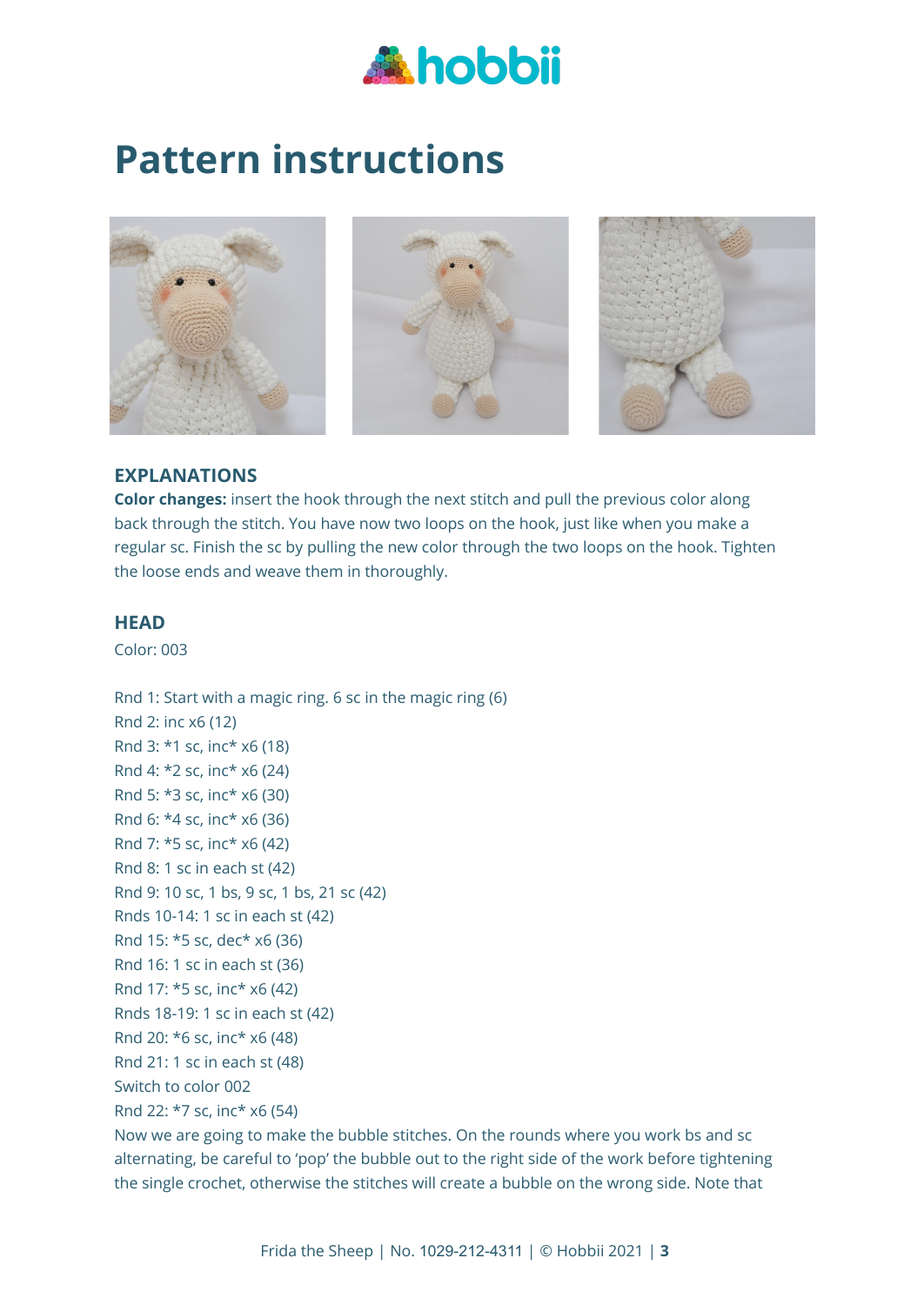

the order of the single crochet and the bubble stitches alternates on the next part of the work. On the rounds that end with a bs: this bs will become round when you begin making the sc on the next rnd. Rnd 23: \*1 bs, 1 sc\* (54) Rnd 24: \*8 sc, inc\* x6 (60) Rnd 25: \*1 sc, 1 bs\* (60) Rnd 26: \*9 sc, inc\* x6 (66) Now, attach the eyes between rnds 18 and 19 with 9 stitches in between. Rnd 27: \*1 bs, 1 sc\* (66) Rnd 28: 1 sc in each st (66) Rnd 29: \*1 sc, 1 bs\* (66) Rnd 30: 1 sc in each st (66) Rnd 31: [\*1 bs, 1 sc\* x4, 1 bs, dec] x6 (60) Rnd 32: \*8 sc, dec\* x6 (54) Rnd 33: [\*1 bs, 1 sc\* x3, 1 bs, dec] x6 (48) Rnd 34: \*6 sc, dec\* x6 (42) Rnd 35: [\*1 bs, 1 sc\* x2, 1 bs, dec] x6 (36) Rnd 36: \*4 sc, dec\* x6 (30) Rnd 37: \*1 bs, 1 sc, 1 bs, dec\* x6 (24) Rnd 38: \* 2 sc, dec\* x6 (18) Now, stuff the head Rnd 39: \*1 bs, dec\* x6 (12) Rnd 40: dec x6 (6) Sew together the last 6 sts. Sew through one of the loops of each of the last 6 sts. Pull the thread to close the hole and weave in ends.

# **BODY**

Color: 002

Rnd 1: Start with a magic ring. 6 sc in the magic ring (6) Rnd 2: inc x6 (12) Rnd 3: \*1 sc, inc\* x6 (18) Rnd 4: \*2 sc, inc\* x6 (24) Rnd 5: \*3 sc, inc\* x6 (30) Rnd 6: \*4 sc, inc\* x6 (36) Rnd 7: [\*1 bs, 1 sc\* x2, 1 bs, inc] x6 (42) Rnd 8: \*6 sc, inc\* x6 (48) Rnd 9: [\*1 bs, 1 sc\* x3, 1 bs, inc] x6 (54) Rnd 10: \*8 sc, inc\* x6 (60) Rnd 11: [\*1 bs, 1 sc\* x4, 1 bs, inc] x6 (66) Rnd 12: 1 sc in each st (66) Rnd 13: \*1 bs, 1 sc\* (66) Rnd 14: 1 sc in each st (66) Rnd 15: \*1bs, 1 sc\* (66)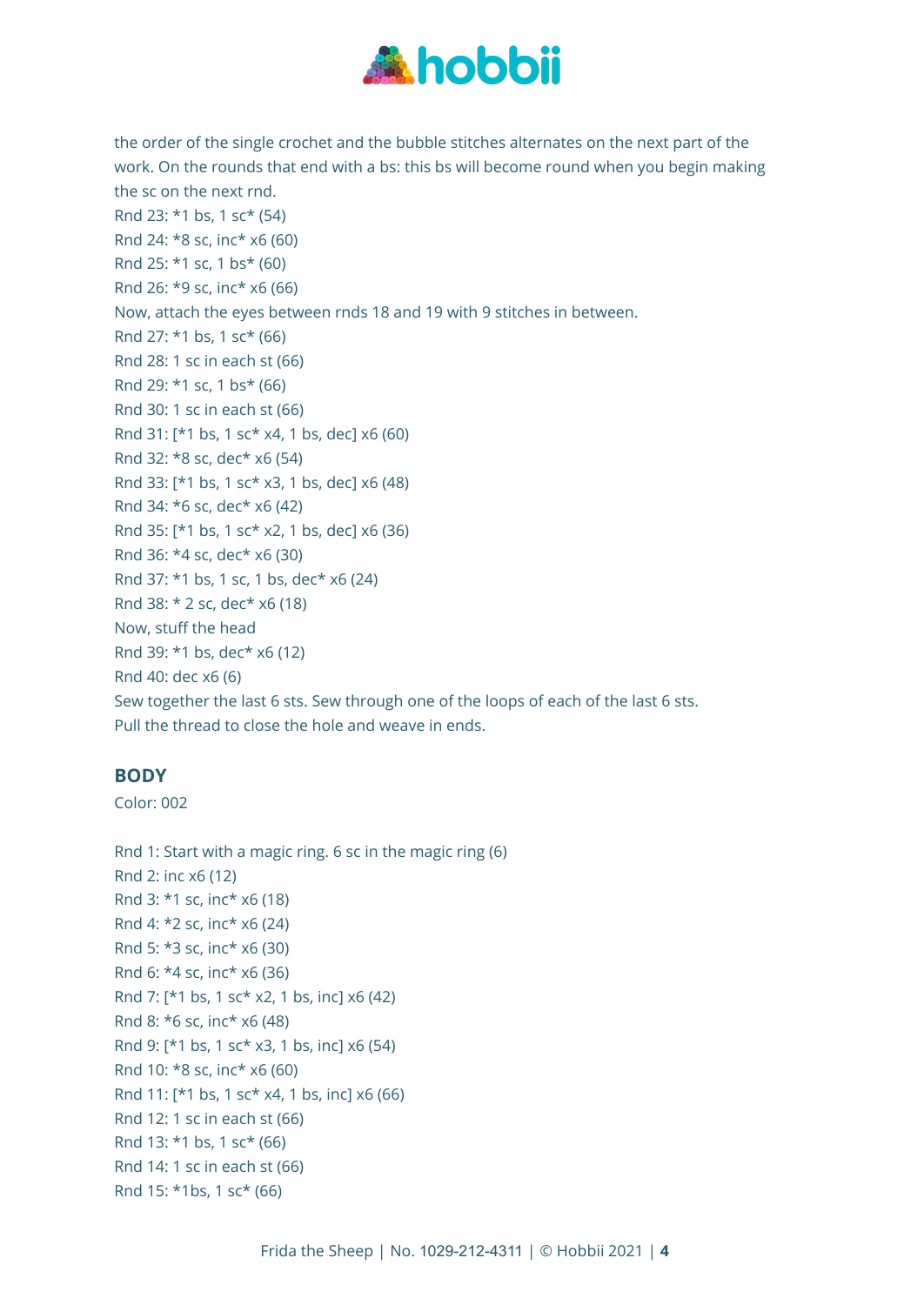

Rnd 16: 1 sc in each st (66) Rnd 17: \*1 bs, 1 sc\* (66) Rnd 18: 1 sc in each st (66) Rnd 19: \*1 bs, 1 sc\* (66) Rnd 20: \*9 sc, dec\* x6 (60) Rnd 21: \*1 bs, 1 sc\* (60) Rnd 22: 1 sc in each st (60) Rnd 23: \*1 bs, 1 sc\* (60) Rnd 24: \*8 sc, dec\* x6 (54) Rnd 25: \*1 bs, 1 sc\* (54) Rnd 26: 1 sc in each st (54) Rnd 27: \*1 bs, 1 sc\* (54) Rnd 28: \*7 sc, dec\* x6 (48) Rnd 29: \*1 bs, 1 sc\* (48) Rnd 30: \*6 sc, dec\* x6 (42) Rnd 31: \*1 bs, 1 sc\* (42) Rnd 32: 1 sc in each st (42) Rnd 33: \*1 bs, 1 sc\* (42) Rnd 34: \*5 sc, dec\* x6 (36) Rnd 35: \*1 bs, 1 sc\* (36) Rnd 36: 1 sc in each st (36) Rnd 37: \*1 bs, 1 sc\* (36) Rnd 38: \*4 sc, dec\* x6 (30) Rnd 39: \*1 bs, 1 sc \*(30) Rnd 40: 1 sc in each st (30) Rnd 41: \*1 bs, 1 sc, 1 bs, dec\* x6 (24) Rnd 42: 1 sc in each st (24) Stuff the body well. Cut off the yarn but be careful to leave a long tail for assembling.

#### **ARM**

Color: 003, make 2

Rnd 1: Start with a magic ring. 6 sc in the magic ring (6) Rnd 2: inc x6 (12) Rnd 3: \*1 sc, inc\* x6 (18) Rnd 4: \*2 sc, inc\* x6 (24) Rnds 5-6: 1 sc in each st (24) Rnd 7: \*2 sc, dec\* x6 (18) Rnd 8: 1 sc in each st (18) Rnd 9: \*7 sc, dec\* x2 (16) Switch to color 002 Rnd 10: 1 sc in each st (16) Now, repeat alternating the next two rounds 7 times in total: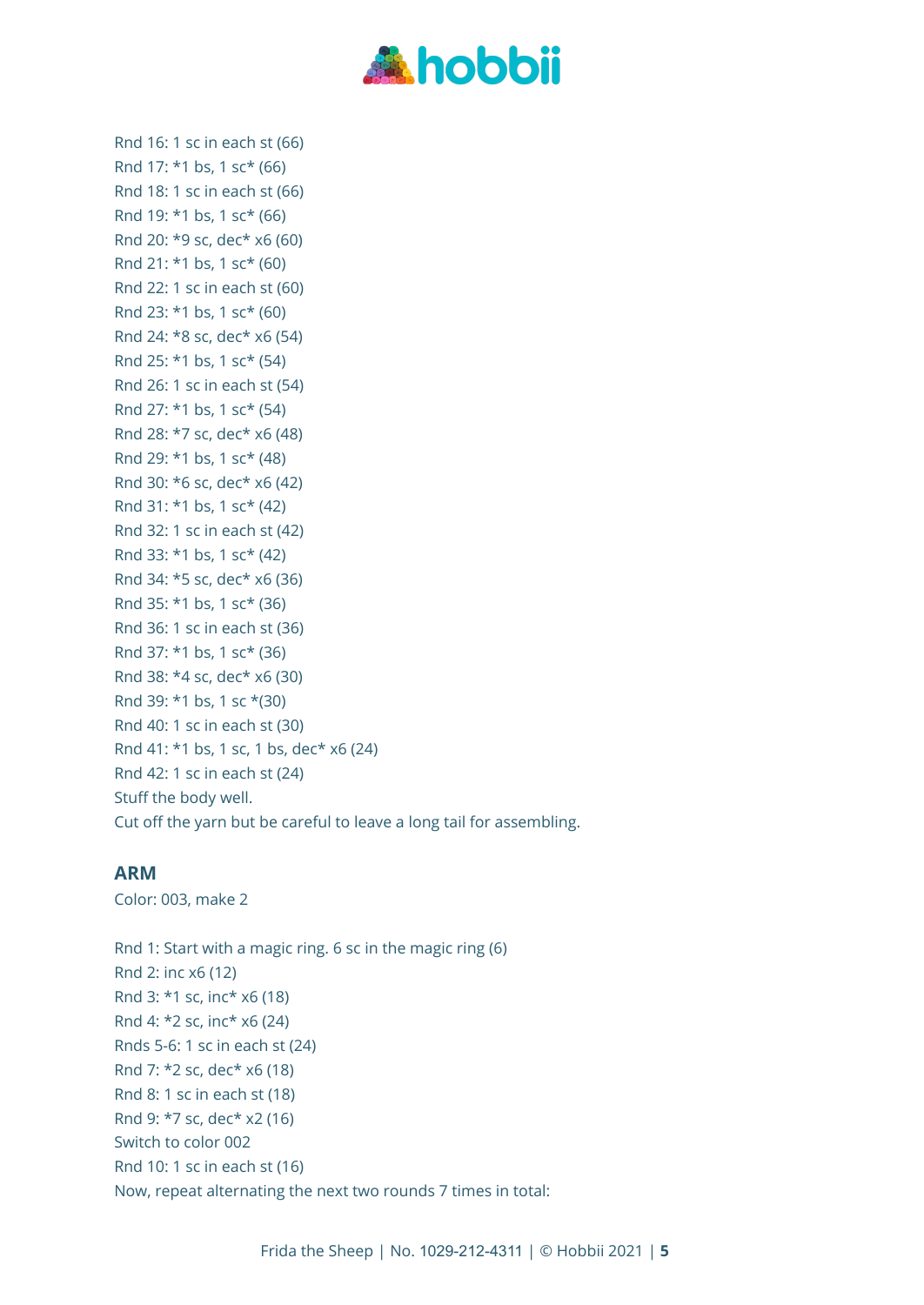

 $*1$  bs, 1 sc $*$  (16) 1 sc in each st (16) Rnd 25: \*1 bs, 1 sc\* (16) Stuff the hand well and a little less in the actual arm. And finally, crochet the opening closed with sl sts. Cut off the yarn but be careful to leave a long tail for assembling.

# **LEG**

Color: 003, make 2

Rnd 1: Start with a magic ring. 6 sc in the magic ring (6) Rnd 2: 2 sc in each st (12) Rnd 3: \*1 sc, inc\* x6 (18) Rnd 4: \*2 sc, inc\* x6 (24) Rnd 5: \*3 sc, inc\* x6 (30) Rnds 6-7: 1 sc in each st (30) Rnd 8: \*3 sc, dec\* x6 (24) Rnd 9: 1 sc in each st (24) Rnd 10: \*2 sc, dec\* x6 (18) Switch to color 002 Rnd 11: 1 sc in each st (18) Now, repeat alternating the next two rounds 5 times in total:  $*1$  bs, 1 sc $*$  (18) 1 sc in each st (18) Rnd 22: \*1 bs, 1 sc\* (18) Stuff the foot well and a little less in the actual leg. And finally, crochet the opening closed with sl sts. Cut off the yarn but be careful to leave a long tail for assembling.

# **EAR**

Color: 002, make 2

For the ears you will be making smaller bubble stitches. You will do this by working only 3 unfinished dc in one stitch. I call these bubble stitches 'smallbs'. Rnd 1: Start with a magic ring. 6 sc in the magic ring (6) Rnd 2: 1 sc in each st (6) Rnd 3: inc x6 (12) Rnd 4: \*1 smallbs, 1 sc\* (12) Rnd 5: \*1 sc, inc\* x6 (18) Rnd 6: \*1 smallbs, 1 sc\* (18) Rnd 7: 1 sc in each st (18) Rnd 8: \*1 smallbs, 1 sc\* (18) Rnd 9: \*2 sc, inc\* x6 (24) Rnd 10: \*1 smallbs, 1 sc\* (24) Rnd 11: 1 sc in each st (24) Rnd 12: \*1 smallbs, 1 sc\* (24)